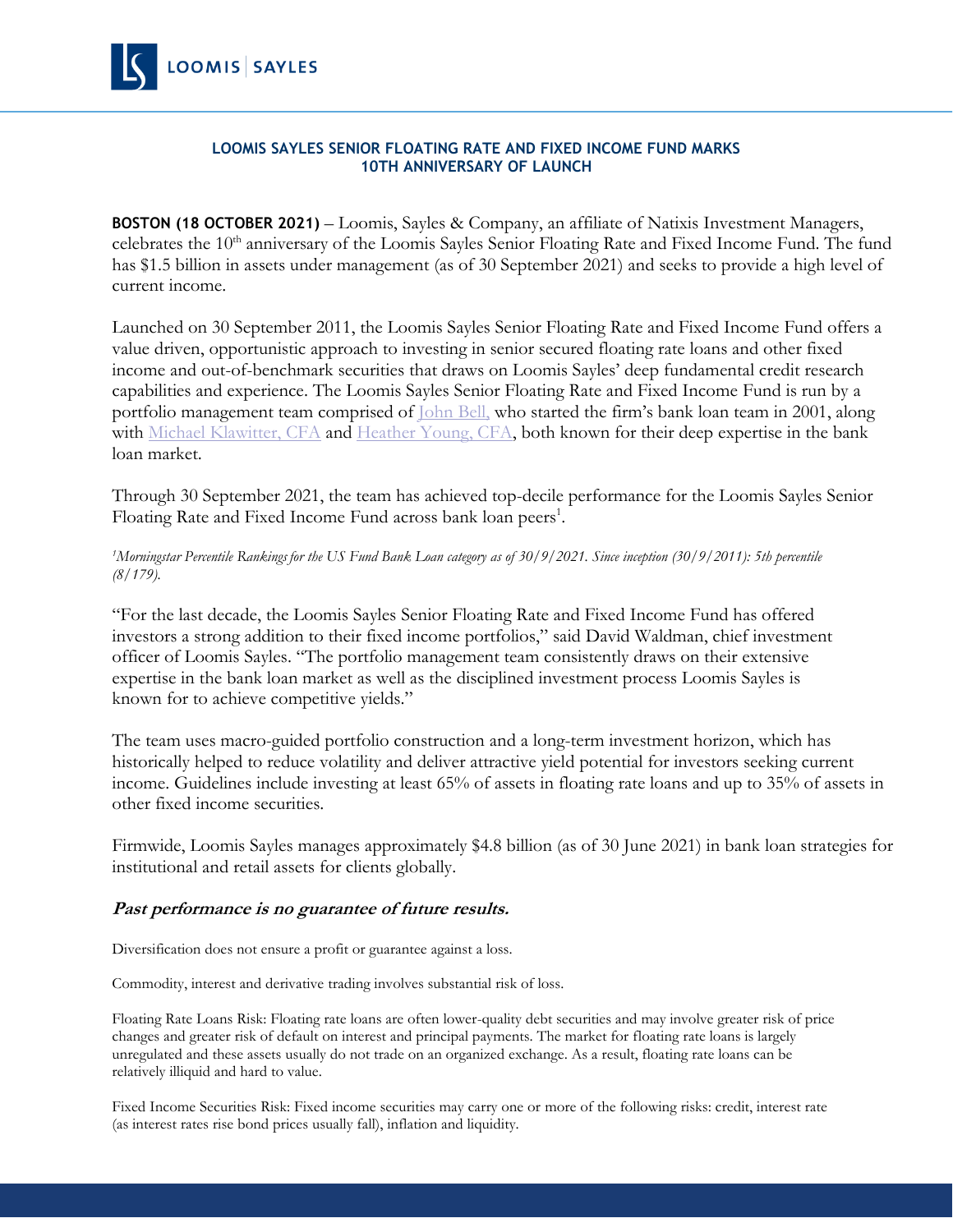Below Investment Grade Securities Risk: Below investment grade fixed income securities may be subject to greater risks (including the risk of default) than other fixed income securities.

Leverage Risk: Leverage can increase market exposure and magnify investment risk.

Foreign and Emerging Market Securities Risk: Foreign and emerging market securities may be subject to greater political, economic, environmental, credit, currency and information risks. Foreign securities may be subject to higher volatility than US securities, due to varying degrees of regulation and limited liquidity. These risks are magnified in emerging markets.

Non-Diversified Risk: Non-diversified funds invest a greater portion of assets in fewer securities and therefore may be more vulnerable to adverse changes in the market.

Morningstar rankings for the Loomis Sayles Senior Floating Rate and Fixed Income Fund in the US Fund Bank Loan category is as of 30/9/2021. The fund's total return percentile rank for the specified time period is relative to all funds that have the same Morningstar category. The highest (or most favorable) percentile rank 1, and the lowest (or least favorable) percentile rank is 100. Rankings are subject to change monthly. Morningstar rankings do not include the effect of sales charges.

#### **CONTACT:**

Kate Sheehan (617) 960-4447 [ksheehan@loomissayles.com](mailto:ksheehan@loomissayles.com)

#### **ABOUT LOOMIS SAYLES**

Since 1926, Loomis, Sayles & Company has helped fulfill the investment needs of institutional and mutual fund clients worldwide. The firm's performance-driven investors integrate deep proprietary research and integrated risk analysis to make informed, judicious decisions. Teams of portfolio managers, strategists, research analysts and traders collaborate to assess market sectors and identify investment opportunities wherever they may lie, within traditional asset classes or among a range of alternative investments. Loomis Sayles has the resources, foresight and the flexibility to look far and wide for value in broad and narrow markets in its commitment to deliver attractive sustainable returns for clients. This rich tradition has earned Loomis Sayles the trust and respect of clients worldwide, for whom it manages \$357.7 billion \*\* in assets (as of 30 June 2021).

\*\*Includes the assets of Loomis, Sayles & Co., LP, and Loomis Sayles Trust Company, LLC. Loomis Sayles Trust Company is a wholly *owned subsidiary of Loomis, Sayles & Company, LP.*

### **ABOUT NATIXIS INVESTMENT MANAGERS**

Natixis Investment Managers' multi-affiliate approach connects clients to the independent thinking and focused expertise of more than 20 active managers. Ranked among the world's largest asset managers<sup>1</sup> with more than \$1.4 trillion assets under management<sup>2</sup> (€1,182.5 billion), Natixis Investment Managers delivers a diverse range of solutions across asset classes, styles, and vehicles. The firm is dedicated to advancing sustainable finance and developing innovative Environmental, Social, and Governance (ESG) products. Natixis Investment Managers consults and partners with its clients and offers insight on markets and assumptions to better align strategies with long-term goals.

Headquartered in Paris and Boston, Natixis Investment Managers is wholly-owned by Natixis. Natixis is a subsidiary of BPCE, the second-largest banking group in France. Natixis Investment Managers' affiliated investment management firms include AEW; Alliance Entreprendre; AlphaSimplex Group; DNCA Investments;<sup>3</sup> Dorval Asset Management; Flexstone Partners; Gateway Investment Advisers; Harris Associates; Investors Mutual Limited; Loomis, Sayles & Company; Mirova; MV Credit; Naxicap Partners; Ossiam; Ostrum Asset Management; Seeyond; Seventure Partners; Thematics Asset Management; Vauban Infrastructure Partners; Vaughan Nelson Investment Management; and WCM Investment Management. Additionally, investment solutions are offered through Natixis Investment Managers Solutions and Natixis Advisors, LLC. **Not all offerings available in all jurisdictions.** For additional information, please visit Natixis Investment Managers' website at [im.natixis.com](https://urldefense.com/v3/__http:/www.im.natixis.com/us/home__;!!NEED45wOP8zW!xwuTMspQGjqYCjPhUBw8L_JjLicfqB-pLOYDX-strqSaGl9Xyl9bzhfC6xmz5uIHPQ$) | LinkedIn: [linkedin.com/company/natixis-investment](https://urldefense.com/v3/__https:/www.linkedin.com/company/natixis-investment-managers/__;!!NEED45wOP8zW!xwuTMspQGjqYCjPhUBw8L_JjLicfqB-pLOYDX-strqSaGl9Xyl9bzhfC6xldlPTkgw$)[managers.](https://urldefense.com/v3/__https:/www.linkedin.com/company/natixis-investment-managers/__;!!NEED45wOP8zW!xwuTMspQGjqYCjPhUBw8L_JjLicfqB-pLOYDX-strqSaGl9Xyl9bzhfC6xldlPTkgw$)